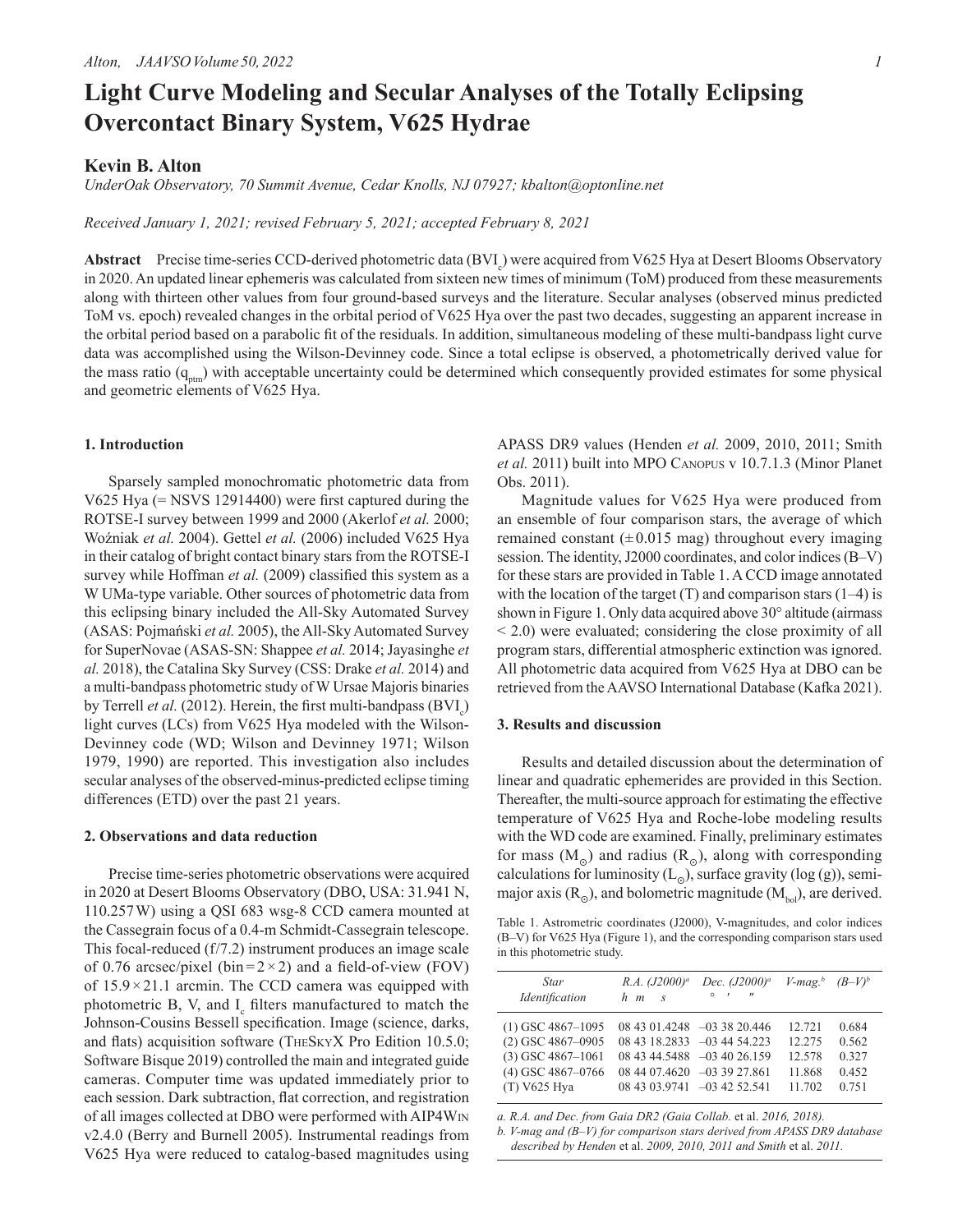# 3.1. Photometry and ephemerides

A total of 245 photometric values in B-, 253 in V-, and 247 in  $I_c$ -passbands were acquired from V625 Hya at DBO between 03 December and 21 December 2020. Photometric uncertainty, which typically remained within  $\pm 0.004$ , was calculated according to the so-called "CCD Equation" (Mortara and Fowler 1981; Howell 2006). ToM values and associated errors from data acquired at DBO were calculated according to Andrych and Andronov (2019) and Andrych *et al.* (2020) using the program MAVKA (https://uavso.org.ua/mavka/). Around Min II, simulation of extrema was automatically optimized by finding the most precise degree  $(\alpha)$  and best fit algebraic polynomial expression (Figure 2, top panel). During Min I, a "wall-supported line" (WSL) algorithm (Andrych *et al.* 2017) provided the best fit as the eclipse passes through totality, resulting in a flattened bottom (Figure 2, bottom panel). ToM differences (ETD) vs. epoch were fit using scaled Levenberg-Marquardt algorithms (QtiPlot 0.9.9-rc9; IONDEV SRL 2021).

Sixteen new ToM values were derived from photometric data acquired at DBO. An additional eleven ToM values were extrapolated from the NSVS, CSS, ASAS, and ASAS-SN surveys, along with two other observations gathered from the literature (Table 2). A new linear ephemeris based on near-term (2014–2021) results was determined as follows:

$$
Min I(HJD) = 2459204.72825(9) + 0.3485618(1)E. (1)
$$

The difference (ETD) between observed eclipse times (Figure 3) and those predicted by the linear ephemeris against epoch (cycle number) reveals what appears to be a quadratic relationship where:

$$
ETD = -6.698 \pm 49.457 \cdot 10^{-5} + 4.0261 \pm 1.7500 \cdot 10^{-7} E
$$
  
7.600 \pm 0.8634 \cdot 10^{-11} E<sup>2</sup>. (2)

Given that the coefficient of the quadratic term (Q) is positive, this result would suggest that the orbital period has been increasing at the rate  $(dP/dt=2Q/P)$  of  $0.0138\pm0.0016$  $s \cdot y^{-1}$ . This rate is similar to many other overcontact systems reported in the literature (Latković *et al.* 2021). Period change over time that can be described by a parabolic expression is often attributed to mass transfer or by angular momentum loss (AML) due to magnetic stellar wind (Qian 2001, 2003; Li *et al.* 2019). Ideally when AML dominates, the net effect is a decreasing orbital period. If conservative mass transfer from the more massive to its less massive secondary star prevails, then the orbital period can also decrease. Separation increases when conservative mass transfer from the less massive to its more massive binary cohort takes place or spherically symmetric mass loss from either body (e.g. a wind but not magnetized) occurs. In mixed situations (e.g. mass transfer from less massive star, together with AML) the orbit evolution depends on which process dominates.

 $\overline{\phantom{a}}$  , and the contract of the contract of the contract of the contract of the contract of the contract of the contract of the contract of the contract of the contract of the contract of the contract of the contrac

Table 2. V625 Hya times of minimum (20 April 1999–21 December 2020), cycle number, and residuals (ETD) between observed and predicted times derived from the updated linear ephemeris (Equation 1).

| HJD<br>2400000+ | HJD<br>Error | Cycle No.  | $ETD^a$   | Reference      |
|-----------------|--------------|------------|-----------|----------------|
|                 |              |            |           |                |
| 51288.7463      | 0.0010       | $-22710.5$ | 0.0311    | 1              |
| 51513.9111      | 0.0010       | $-22064.5$ | 0.0250    | 1              |
| 51536.7427      | 0.0010       | $-21999$   | 0.0258    | 1              |
| 52635.7510      | 0.0010       | $-18846$   | 0.0187    | $\overline{c}$ |
| 52790.5167      | 0.0010       | $-18402$   | 0.0229    | 3              |
| 53357.7951      | 0.0010       | $-16774.5$ | 0.0170    | $\overline{c}$ |
| 53772.7511      | 0.0010       | $-15584$   | 0.0102    | $\overline{2}$ |
| 53852.5766      | 0.0010       | $-15355$   | 0.0150    | $\overline{c}$ |
| 55571.8447      | 0.0002       | $-10422.5$ | 0.0020    | $\overline{4}$ |
| 55929.8215      | 0.0010       | $-9395.5$  | 0.0057    | 3              |
| 55931.9044      | 0.0003       | $-9389.5$  | $-0.0027$ | 5              |
| 56751.7245      | 0.0010       | $-7037.5$  | 0.0000    | 6              |
| 57753.6654      | 0.0010       | $-4163$    | 0.0000    | 6              |
| 59190.9605      | 0.0002       | $-39.5$    | 0.0005    | 7              |
| 59190.9606      | 0.0002       | $-39.5$    | 0.0005    | 7              |
| 59192.8765      | 0.0004       | $-34$      | $-0.0006$ | 7              |
| 59192.8773      | 0.0004       | $-34$      | 0.0001    | 7              |
| 59198.9771      | 0.0002       | $-16.5$    | 0.0001    | $\overline{7}$ |
| 59198.9771      | 0.0004       | $-16.5$    | 0.0001    | 7              |
| 59198.9778      | 0.0002       | $-16.5$    | 0.0008    | 7              |
| 59200.8939      | 0.0001       | $-11$      | $-0.0002$ | 7              |
| 59200.8939      | 0.0001       | $-11$      | $-0.0001$ | $\overline{7}$ |
| 59200.8940      | 0.0001       | $-11$      | $-0.0001$ | 7              |
| 59202.9852      | 0.0004       | $-5$       | $-0.0003$ | 7              |
| 59202.9852      | 0.0001       | $-5$       | $-0.0002$ | $\overline{7}$ |
| 59202.9853      | 0.0001       | $-5$       | $-0.0001$ | $\overline{7}$ |
| 59204.9020      | 0.0003       | 0.5        | $-0.0005$ | 7              |
| 59204.9026      | 0.0004       | 0.5        | 0.0001    | 7              |
| 59204.9026      | 0.0002       | 0.5        | 0.0001    | $\overline{7}$ |
|                 |              |            |           |                |

*a. ETD = Observed – Predicted Eclipse Time Difference.*

*References: 1. NSVS (Akerlof* et al. *2000); 2. ASAS (Pojmański* et al. *2005); 3. CSS (Drake* et al. *2014); 4. Diethelm 2011; 5. Diethelm 2012; 6. ASAS-SN (Jayasinghe* et al. *2018); 7. This study*.

# 3.2. Effective temperature estimation

The effective temperature  $(T_{\text{eff1}})$  of the more massive, and therefore more luminous component (herein defined as the primary star), was derived from a composite (USNO-A2, 2MASS, APASS, Terrell *et al.* 2012) of photometric determinations that were as necessary transformed to  $(B-V)^{1,2}$ Interstellar extinction  $(A_v)$  and reddening  $(E(B-V)=A_v / 3.1)$ was estimated according to a galactic dust map model derived by Schlafly and Finkbeiner (2011). Additional sources used to establish a mean value for each  $T_{\text{eff1}}$  included the Gaia DR2 release of stellar parameters (Andrae *et al.* 2018), the LAMOST DR6 survey (Zhao *et al.* 2012; Wang *et al.* 2019), and an empirical relationship (Houdashelt *et al.* 2000) based on intrinsic color,  $(B-V)_{0}$ . The mean result (T<sub>eff1</sub>=5450±108K) was adopted for WD modeling of LCs from V625 Hya (Table 3).

# 3.3. LC Modeling with the Wilson-Devinney code

Modeling of LC data (Figure 4) was initially performed with PHOEBE 0.31a (Prša and Zwitter 2005) and then refined using WDwint56a (Nelson 2009). Both programs feature a graphical interface to the Wilson-Devinney WD2003 code (Wilson and Devinney 1971; Wilson 1979, 1990). WDwint56a incorporates Kurucz's atmosphere models (Kurucz 2002) that

<sup>1</sup> http://www.aerith.net/astro/color\_conversion.html

<sup>2</sup> http://brucegary.net/dummies/method0.html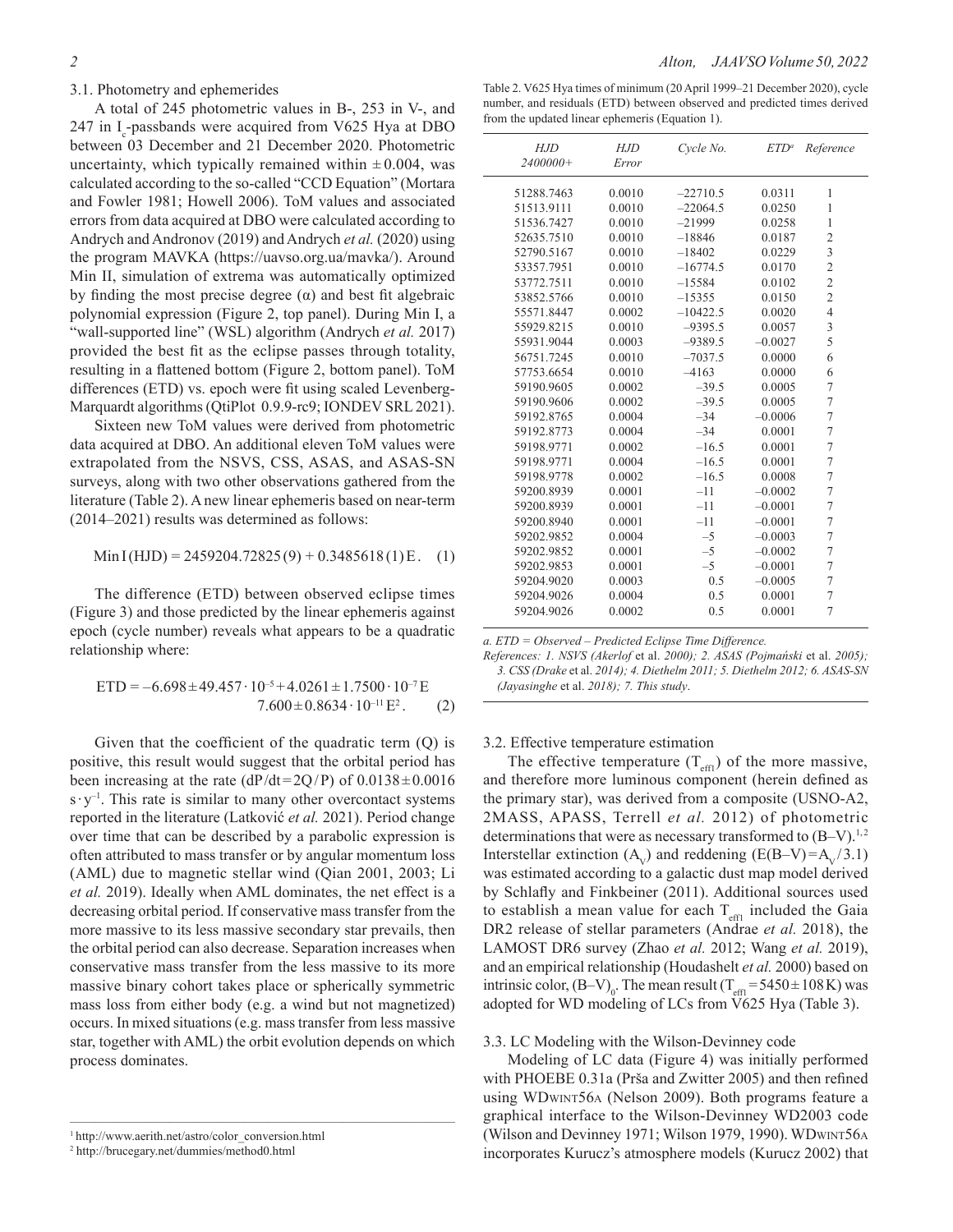

Figure 1. CCD image (V-mag; 90-s) of V625 Hya (T) acquired at DBO (FOV  $=15.9\times21.1$  arcmin) showing the location of comparison stars (1–4) used to generate APASS DR9-derived magnitude estimates.



Figure 2. The top panel depicts a representative ToM estimate during Min II using polynomial approximation ( $\alpha = 4$ ), while the bottom panel shows the fit achieved with the wall-supported line (WSL) algorithm during Min I. In both cases, a red dot signifies the moment of extremum. The boundary lines which indicate the duration of the Min I total eclipse (0.014366 d) are conveniently calculated by MAVKA.



Figure 3. Linear and quadratic fits of ToM differences  $(ETD<sub>1</sub>)$  vs. epoch for V625 Hya calculated using the new linear ephemeris (Equation 1). Measurement uncertainty is denoted by the error bars.



Figure 4. Period-folded  $(0.3485618 \pm 0.0000001 \text{ d})$  CCD-derived LCs for V625 Hya produced from photometric data collected at DBO between 03 December 2020 and 21 December 2020. The top  $(I_c)$ , middle (V), and bottom curves (B) were transformed to magnitudes based on APASS DR9 derived catalog values from comparison stars. In this case, the model assumed a W-subtype overcontact binary with two cool spots on the primary star; residuals from the model fits are offset at the bottom of the plot to compress the y-axis.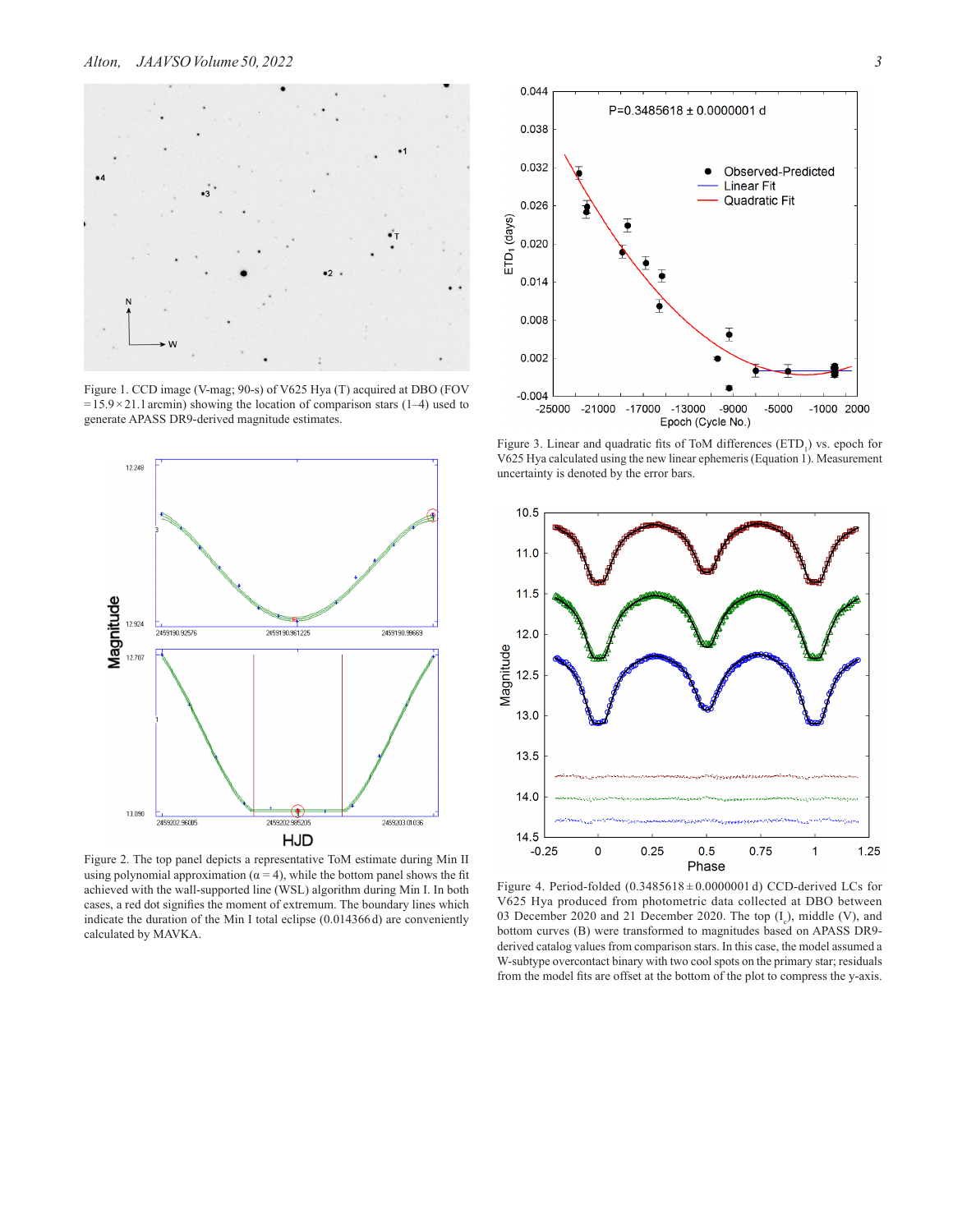Table 3. Estimation of the primary star effective temperature  $(T_{\text{eff}})$  for V625 Hya.

| Parameter                                    | Value                |
|----------------------------------------------|----------------------|
| DBO $(B-V)$ <sup>a</sup>                     | $0.727 \pm 0.022$    |
| Mean combined $(B-V)$ <sup>a</sup>           | $0.733 \pm 0.018$    |
| Galactic reddening $E(B-V)^b$                | $0.0149 \pm 0.0004$  |
| Survey $T_{\text{eff}^{\circ}}(K)$           | $5496 \pm 45$        |
| Gaia $T_{\text{eff}}^{\text{d}}(K)$          | $5355_{-105}^{+326}$ |
| Houdashelt $T_{\text{eff}^e}$ (K)            | $5481 \pm 282$       |
| LAMOST DR5 $T_{\text{eff}}$ <sup>f</sup> (K) | $5448 \pm 26$        |
| Mean $T_{\text{eff}}$ (K)                    | $5450 \pm 108$       |
| Spectral Class <sup>8</sup>                  | $G7V-G8V$            |

a. Surveys and DBO intrinsic  $(B-V)$ <sub>0</sub> determined using reddening values *(E(B–V)).*

- *b. https://irsa.ipac.caltech.edu/applications/DUST/*
- *c.*  $T_{\text{eff1}}$  interpolated from mean combined (B–V)<sub>0</sub> using Table 4 in Pecaut and *Mamajek (2013).*
- *d. Values from Gaia DR2 (Gaia Collab. 2016, 2018): http://vizier.u-strasbg.fr/viz-bin/VizieR?-source=I/345/gaia2*
- *e. Values calculated with Houdashelt* et al. *(2000) empirical relationship.*
- *f. Spectral class estimated from LAMOST DR 6 low resolution spectrum = G7V.*
- *g. Spectral class estimated from Pecaut and Mamajek (2013).*

Table 4. LC parameters evaluated by WD modeling and the geometric elements derived for V625 Hya (2020) assuming it is a W-type W UMa variable

| Parameter <sup>a</sup>                          | No Spot                  | <i>Spotted</i> |
|-------------------------------------------------|--------------------------|----------------|
| $T_{\text{eff1}}$ (K) <sup>b</sup>              | 5450 (108)               | 5450 (108)     |
| $T_{\text{eff2}}$ (K)                           | 5966 (118)               | 5593 (111)     |
| q(m, / m)                                       | 0.394(1)                 | 0.431(1)       |
| $\mathrm{A}^{\rm b}$                            | 0.50                     | 0.50           |
| $g^b$                                           | 0.32                     | 0.32           |
| $\Omega_1 = \Omega_2$                           | 2.624(2)                 | 2.726(3)       |
| $i^{\circ}$                                     | 89.4(2)                  | 86.1(3)        |
| $A_p = T_s / T_{\star}^c$                       |                          | 0.85(1)        |
| $\theta_{p}$ (spot co-latitude) <sup>c</sup>    |                          | 98.9 (3.2)     |
| $\varphi_{\rm p}$ (spot longitude) <sup>c</sup> |                          | 95.2(2.8)      |
| $r_p$ (angular radius) <sup>c</sup>             |                          | 10.4(2)        |
| $A_p = T_s / T_*^c$                             | $\overline{\phantom{0}}$ | 0.77(1)        |
| $\theta_{p}$ (spot co-latitude) <sup>c</sup>    |                          | 90(1)          |
| $\varphi_{\rm p}$ (spot longitude) <sup>c</sup> |                          | 180(1)         |
| $r_p$ (angular radius) <sup>c</sup>             |                          | 18.5(1)        |
| $L_1 / (L_1 + L_2)_p^d$                         | 0.5708(4)                | 0.6470(3)      |
| $L_1 / (L_1 + L_2)_V$                           | 0.6054(3)                | 0.6565(2)      |
| $L_1 / (L_1 + L_2)_{L_1}$                       | 0.6322(3)                | 0.6641(2)      |
| $r_{1}$ (pole)                                  | 0.4421(4)                | 0.4292(4)      |
| $r_{1}$ (side)                                  | 0.4740(5)                | 0.4578(5)      |
| $r_{1}$ (back)                                  | 0.5040(6)                | 0.4860(6)      |
| $r2$ (pole)                                     | 0.2906(4)                | 0.2909(12)     |
| $r2$ (side)                                     | 0.3042(5)                | 0.3037(14)     |
| $r2$ (back)                                     | 0.3436(8)                | 0.3381(24)     |
| Fill-out factor $(\%)$                          | 17.6                     | 5.5            |
| RMS(B) <sup>e</sup>                             | 0.01227                  | 0.00944        |
| $RMS$ (V)                                       | 0.01035                  | 0.00715        |
| $RMS(I_0)$                                      | 0.01073                  | 0.00763        |

*a. All DBO uncertainty estimates for Teff2, q,* Ω*1,2, i, r1,2, and L1 from WDwint56a (Nelson 2009).*

*b. Fixed with no error during DC.*

- *c. Spot parameters in degrees* ( $\theta_p$   $\phi_p$  *and r<sub>p</sub>);*  $A_p$  *equals the spot temperature*  $(T<sub>s</sub>)$  divided by star temperature,  $T<sub>star</sub>$ .
- *d. L1 and L2 refer to scaled luminosities of the primary and secondary stars, respectively.*
- *e. Monochromatic residual mean square error from observed values.*

#### *4 Alton, JAAVSOVolume 50,2022*

are integrated over BVI<sub>c</sub> passbands. The ultimate model selected was Mode 3 for an overcontact binary; other modes (detached and semi-detached) never improved LC simulation as defined by the model residual mean square errors. Since the effective temperature was estimated to be 5450K, internal energy transfer to the stellar surface is driven by convective (7200K) rather than by radiative processes (Bradstreet and Steelman 2004). Therefore, bolometric albedo was assigned  $(A_{1,2}=0.5)$  according to Ruciński (1969) while the gravity darkening coefficient was adopted  $(g_{12}=0.32)$  from Lucy (1967). Logarithmic limb darkening coefficients  $(x_1, x_2, y_1, y_2)$  were interpolated (van Hamme 1993) following any change in the effective temperature during model fit optimization by differential corrections (DC). All but the temperature of the more massive star  $(T_{\text{eff}})$ ,  $A_{1,2}$ , and  $g_{12}$  were allowed to vary during DC iterations. In general, the best fits for T<sub>eff2</sub>, i, q, and Roche potentials  $(\Omega_1 = \Omega_2)$  were collectively refined (method of multiple subsets) by DC using the multi-bandpass LC data until a simultaneous solution was found. Most obvious in the B-bandpass, a LC asymmetry (Max I<Max II), the so-called "O'Connell effect" (O'Connell 1951), requires some sort of surface inhomogeneity. Surface inhomogeneity, often associated with star spots, was simulated by the addition of two cool spots on the primary star to obtain the best fit LC models. V625 Hya did not require third light correction  $(l_2=0)$  to improve WD model fits.

#### 3.4. Wilson-Devinney modeling results

It is generally not possible to unambiguously determine the mass ratio or total mass of an eclipsing binary system without spectroscopic radial velocity (RV) data. In this case the flattened bottom at Min I indicative of a total eclipse suggests that V625 Hya is a W-subtype overcontact binary system (Binnendijk 1970). This finding provided strong motivation to seek a photometric solution for the mass ratio  $(q_{\text{atm}})$  using the WD code. With totality, degeneracy between the radii and inclination is broken (Terrell and Wilson 2005) such that a mass ratio can be determined with very small  $($  < 1%) relative error (Liu 2021).

Standard errors reported in Table 4 are computed from the DC covariance matrix and only reflect the model fit to the observations which assume exact values for any fixed parameter. These formal errors are generally regarded as unrealistically small considering the estimated uncertainties associated with the mean adopted  $T_{\text{eff1}}$  values along with basic assumptions about  $A_{1,2}$ ,  $g_{1,2}$ , and the influence of spots added to the WD model. Normally, the value for  $T_{\text{eff1}}$  is fixed with no error during modeling with the WD code. When  $T_{\text{eff1}}$  is varied by as much as  $\pm 10\%$ , investigations with other OCBs, including A- (Alton 2019; Alton *et al.* 2020) and W-subtypes (Alton and Nelson 2018), have shown that uncertainty estimates for i, q, or  $\Omega_1$ , were not appreciably (<2.5%) affected. Assuming that the actual  $T_{\text{eff1}}$  value falls within  $\pm 10\%$  of the adopted values used for WD modeling (a reasonable expectation based on  $T_{\text{eff}}$ data provided in Table 4), then uncertainty estimates for i, q, or  $\Omega_1$ , along with spot size, temperature, and location, would likely not exceed this amount.

The fill-out parameter (f) which corresponds to the outer surface shared by each star was calculated according to Kallrath and Malone (2009) and Bradstreet (2005) where: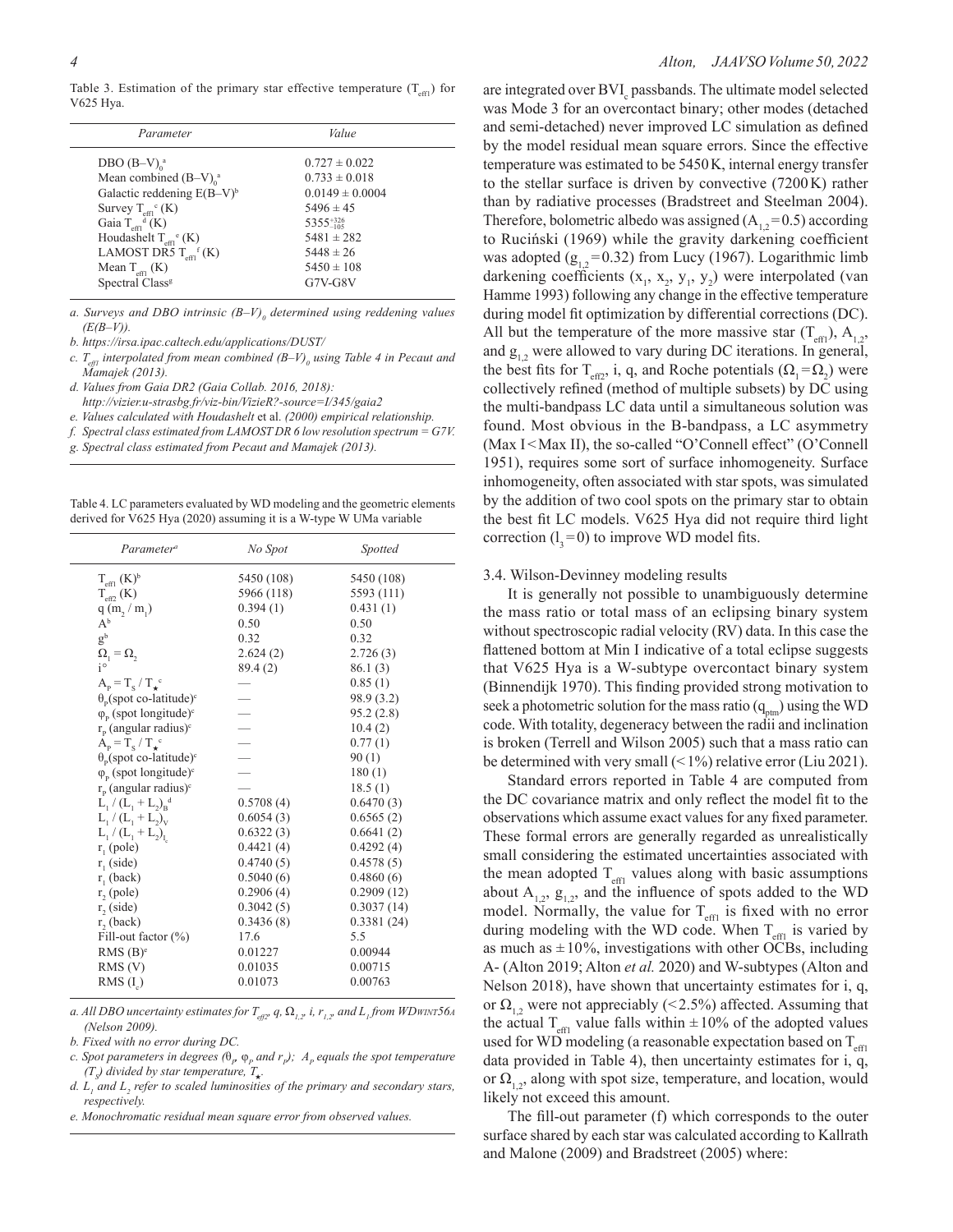$$
f = \left(\Omega_{\text{inner}} - \Omega_{1,2}\right) / \left(\Omega_{\text{inner}} - \Omega_{\text{outer}}\right),\tag{3}
$$

wherein  $\Omega_{\text{outer}}$  is the outer critical Roche equipotential,  $\Omega_{\text{inner}}$  is the value for the inner critical Roche equipotential, and  $\Omega = \Omega_{1,2}$ denotes the common envelope surface potential for the binary system. In this case V625 Hya is considered overcontact since  $0 < f < 1$ .

There is significant disparity in the mass ratio (0.431 vs. 0.394) and fill-out factor when the LCs are modeled with (5.5%) and without (17.6%) spots. The effects of adding spots to best fit a WD-derived LC model are well documented (Maceroni and van't Veer 1993; Berdyugina 2005; Terrell 2022). A multiyear (1969–2018) study on AU Ser (Alton *et al.* 2018), another OCB, revealed that fill-out factors (4% to 27.3%) were heavily influenced by variously sized spots which were consistently observed in the neck region. Furthermore, during modeling, each spot contributes four additional degrees-of-freedom (size, latitude, longitude, and temperature), challenging attempts to find a global non-degenerate solution. Despite the much smaller residual mean square error from the 2-spot simulation provided herein, the addition of RV data to constrain q and Doppler imaging to map the putative location of spot(s) would be critical to deriving a more robust LC solution for V625 Hya.

Spatial renderings (Figure 5) were produced with Binary Maker 3 (BM3: Bradstreet and Steelman 2004) using the final WDWint56a modeling results from 2020. The smaller secondary is shown to fully transit across the primary face during Min II ( $\varphi$ =0.5), thereby confirming that the secondary star is totally eclipsed at Min I.

## 3.5. Preliminary stellar parameters

Mean physical characteristics were estimated for V625 Hya (Table 5) using results from the best fit (spotted) LC simulations from 2020. Without the benefit of RV data which define the orbital motion, mass ratio, and total mass of the binary pair, these results should be considered "relative" rather than "absolute" parameters and regarded as preliminary. Nonetheless, since the photometric mass ratio  $(q_{\text{atm}})$  is derived from a totally eclipsing OCB, there is a reasonable expectation that DC optimization with the WD2003 code would have arrived at a solution with acceptable uncertainty for q (Terrell and Wilson 2005; Liu 2021).

Calculations are described below for estimating the solar mass and size, semi-major axis, solar luminosity, bolometric V-mag, and surface gravity of each component. Four empirically derived mass-period relationships (M-PR) for W UMa-binaries were used to estimate the primary star mass. The first M-PR was reported by Qian (2003), others followed from Gazeas and Stępień (2008), Gazeas (2009), and more recently Latković *et al.* (2021). According to Qian (2003), when the primary star is less than  $1.35 M_{\odot}$  or the system is W-type its mass can be determined from:

$$
M_1 = 0.391(59) + 1.96(17) \cdot P, \tag{4}
$$

where P is the orbital period in days. This leads to  $M_1 =$  $1.074 \pm 0.084$  M<sub>o</sub> for the primary.

The M-PR derived by Gazeas and Stępień (2008):

Table 5. Fundamental stellar parameters for V625 Hya using the photometric mass ratio ( $q_{\text{ptm}} = m_2 / m_1$ ) from the spotted WD model fits of LC data (2020) and the estimated primary star mass based on four empirically derived M-PRs for overcontact binary systems.

| Parameter          | Primary           | Secondary         |
|--------------------|-------------------|-------------------|
| Mass $(M_0)$       | $1.146 \pm 0.044$ | $0.494 \pm 0.019$ |
| Radius $(R_0)$     | $1.114 \pm 0.011$ | $0.759 \pm 0.007$ |
| $a(R_{\odot})$     | $2.458 \pm 0.024$ | $2.458 \pm 0.024$ |
| Luminosity $(L_0)$ | $0.987 \pm 0.080$ | $0.508 \pm 0.041$ |
| Mbol               | $4.765 \pm 0.021$ | $5.485 \pm 0.088$ |
| Log(g)             | $4.404 \pm 0.019$ | $4.371 \pm 0.019$ |



Figure 5. A spatial model of V625 Hya observed during 2020 illustrating (top) the location of two cool (black) spots on the primary star, and (bottom) the secondary star transit across the primary star face at Min II ( $\varphi = 0.5$ ).

$$
log(M1) = 0.755(59) \cdot log(P) + 0.416(24),
$$
 (5)

corresponds to an OCB system where  $M_1 = 1.176 \pm 0.098$   $M_0$ .

Gazeas (2009) reported another empirical relationship for the more massive  $(M_1)$  star of a contact binary such that:

$$
log(M_1) = 0.725(59) \cdot log(P) - 0.076(32) \cdot log(q) + 0.365(32), (6)
$$

from which  $M_1 = 1.151 \pm 0.050 M_{\odot}$ .

Finally, Latković *et al.* (2021) conducted an exhaustive analysis from nearly 700 W UMa stars in which they established mass-period, radius-period, and luminosity-period relationships for the primary and secondary stars. Accordingly, the M-PR:

$$
M_1 = (2.94 \pm 0.21 \cdot P) + (0.16 \pm 0.08), \tag{7}
$$

leads to a primary star mass of  $1.185 \pm 0.108$  M<sub>o</sub>.

The mean from these four values  $(M_1=1.146\pm0.044 M_0)$ was used for subsequent determinations of  $M_2$ , semi-major axis a, volume-radii  $r_{\text{L}}$ , and bolometric magnitudes  $(M_{\text{bol}})$  using the formal errors calculated by WDWint56a (Nelson 2009).

The secondary mass  $(0.494 \pm 0.019 M_{\odot})$  and total mass  $(1.640 \pm 0.048 \,\mathrm{M}_{\odot})$  were determined using the photometric mass ratio ( $q_{\text{ptm}}$ =0.431±0.001) derived from the best fit (spotted) model.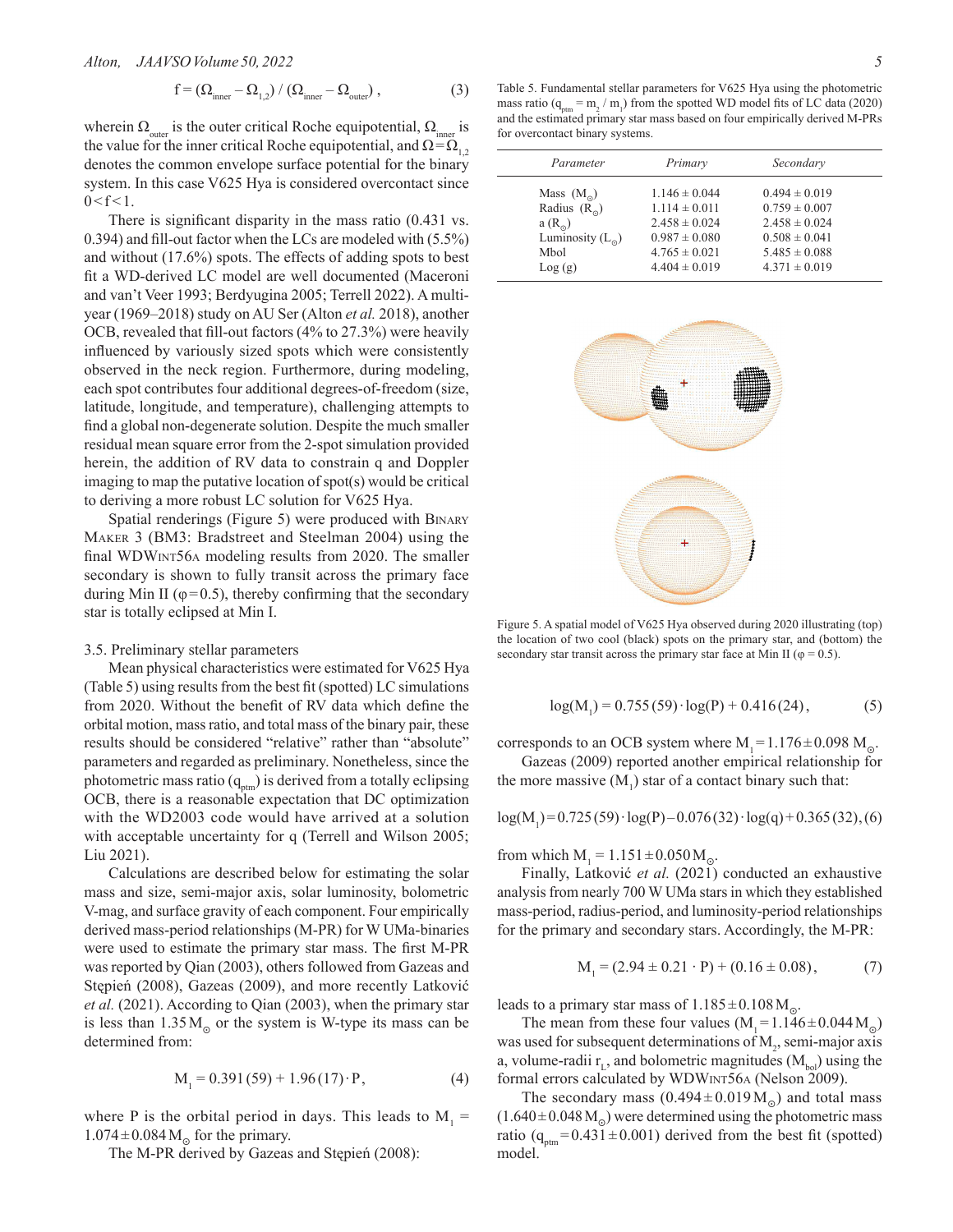The semi-major axis,  $a(R_{\odot})=2.458\pm0.024$ , was calculated from Newton's version of Kepler's third law where:

$$
a^{3} = G \cdot P^{2} (M_{1} + M_{2}) / 4\pi^{2}. \qquad (8)
$$

The effective radius of each Roche lobe  $(r<sub>r</sub>)$  can be calculated over the entire range of mass ratios ( $0 \leq q \leq \infty$ ) according to an expression derived by Eggleton (1983):

$$
r_{L} = 0.49q^{(2/3)}/(0.6q^{(2/3)} + \ln(1 + q^{(1/3)})),
$$
\n(9)

from which values for  $r_1$  (0.4533  $\pm$  0.0003) and  $r_2$  $(0.3089 \pm 0.0002)$  were determined for the primary and secondary stars, respectively. The radii in solar units for both binary components can be calculated such that  $R_1 = a \cdot r_1 =$ 1.114  $\pm$  0.011 R<sub>o</sub> and R<sub>2</sub> = a·r<sub>2</sub> = 0.759  $\pm$  0.007 R<sub>o</sub>.

Luminosity in solar units  $(L_0)$  for the primary  $(L_1)$  and secondary stars  $(L_2)$  was calculated from the well-known relationship derived from the Stefan-Boltzmann law where:

$$
L_{1,2} = (R_{1,2} / R_{\odot})^2 (T_{1,2} / T_{\odot})^4.
$$
 (10)

Assuming that T<sub>eff1</sub>=5450K, T<sub>eff2</sub>=5593K, and T<sub>o</sub>=5772K, then the solar luminosities  $(L_{\odot})$  for the primary and secondary are L<sub>1</sub>=0.987 $\pm$ 0.080 and L<sub>2</sub>=0.508 $\pm$ 0.041, respectively.

# **4. Conclusions**

The results from this first detailed investigation of V625 Hya have supplemented an increasingly expanding list of W UMatype variables that have been physically and geometrically characterized using a reliable mass ratio. Similar to other W-type OCBs, V625 Hya is comprised of relatively cool (late spectral class G) stars orbiting their common gravitational center in less than 0.4~d. In addition, all LCs exhibited a flattened bottom during Min I, a characteristic feature typically observed with totally eclipsing W-subtype systems. Sixteen new ToM values were determined from LCs acquired at DBO in 2020. These, along with eleven other values extrapolated from four surveys (1999–2016) employing sparse-sampling strategies and two from the literature, led to updated linear and quadratic ephemerides. Secular analyses suggested that the orbital period of V625 Hya is changing at a rate  $(+0.0137 \text{ s} \cdot \text{y}^{-1})$  consistent with other similarly classified OCBs. The photometric mass ratio ( $q_{\text{ptm}} = 0.417 \pm 0.003$ ) determined by WD modeling is expected to compare favorably with a mass ratio  $(q_{sn})$  derived from RV data. Regardless, spectroscopic studies (RV and high resolution classification spectra) are necessary to unequivocally determine a total mass and spectral class for this binary system. Consequently, all parameter values and corresponding uncertainties reported herein should be considered preliminary.

# **5. Acknowledgements**

This research has made use of the SIMBAD database operated at Centre de Données astronomiques de Strasbourg, France. In addition, the Northern Sky Variability Survey hosted by the Los Alamos National Laboratory

(https://skydot.lanl.gov/nsvs/nsvs.php), the All-Sky Automated Survey (http://www.astrouw.edu.pl/asas/? page=acvs), the All-Sky Automated Survey for Supernovae (https://asas-sn.osu.edu/ variables), the Catalina Sky Survey (http://nesssi.cacr.caltech. edu/DataRelease/), and the International Variable Star Index (AAVSO) were mined for essential information. This work also presents results from the European Space Agency (ESA) space mission Gaia. Gaia data are being processed by the Gaia Data Processing and Analysis Consortium (DPAC). Funding for the DPAC is provided by national institutions, in particular the institutions participating in the Gaia MultiLateral Agreement (MLA). The Gaia mission website is https://www.cosmos.esa. int/gaia. The Gaia archive website is https://archives.esac.esa. int/gaia. This paper makes use of data from the first public release of the WASP data as provided by the WASP consortium and services at the NASA Exoplanet Archive, which is operated by the California Institute of Technology, under contract with the National Aeronautics and Space Administration under the Exoplanet Exploration Program. The use of public data from LAMOST (http://dr6.lamost.org/) is also acknowledged. Guoshoujing Telescope (the Large Sky Area Multi-Object Fiber Spectroscopic Telescope LAMOST) is a National Major Scientific Project built by the Chinese Academy of Sciences. Funding for the project has been provided by the National Development and Reform Commission. LAMOST is operated and managed by the National Astronomical Observatories, Chinese Academy of Sciences. Many thanks to the anonymous referee and Editor Morrison, both of whom provided valuable commentary along with corrections.

## **References**

- Akerlof, C., *et al.* 2000, *Astron. J.*, **119**, 1901.
- Alton, K. B. 2019, *J. Amer. Assoc. Var. Star Obs.*, **47**, 7.
- Alton, K. B., and Nelson, R. H. 2018, *Mon. Not. Roy. Astron. Soc.*, **479**, 3197.
- Alton, K. B., Nelson, R. H. and Stępień, K. 2020, *J. Astrophys. Astron.*, **41**, 26.
- Alton, K. B., Nelson, R. H., and Terrell, D. 2018, *Info. Bull. Var. Stars*, No. 6256, 1.
- Andrae, R., *et al.* 2018, *Astron. Astrophys.*, **616A**, 8.
- Andrych, K. D. and Andronov, I. L. 2019, *Open Eur. J. Var. Stars*, **197**, 65.
- Andrych, K. D., Andronov, I. L., and Chinarova, L. L. 2017, *Odessa Astron. Publ.*, **30**, 57.
- Andrych, K. D., Andronov, I. L., and Chinarova, L. L. 2020, *J. Phys. Stud.*, **24**, 1902.
- Berdyugina, S. V. 2005, *Living Rev. Solar Phys.*, **2**, 8.
- Berry, R., and Burnell, J. 2005, *The Handbook of Astronomical Image Processing*, 2nd ed., Willmann-Bell, Richmond, VA.
- Binnendijk, L. 1970, *Vistas Astron.*, **12**, 217.
- Bradstreet, D. H. 2005, in *The Society for Astronomical Sciences 24th Annual Symposium on Telescope Science*, Society for Astronomical Sciences, Rancho Cucamonga, CA, 23.
- Bradstreet, D. H., and Steelman, D. P. 2004, Binary Maker 3, Contact Software (http://www.binarymaker.com).
- Diethelm, R. 2011, *Info. Bull. Var. Stars*, No. 5992, 1.